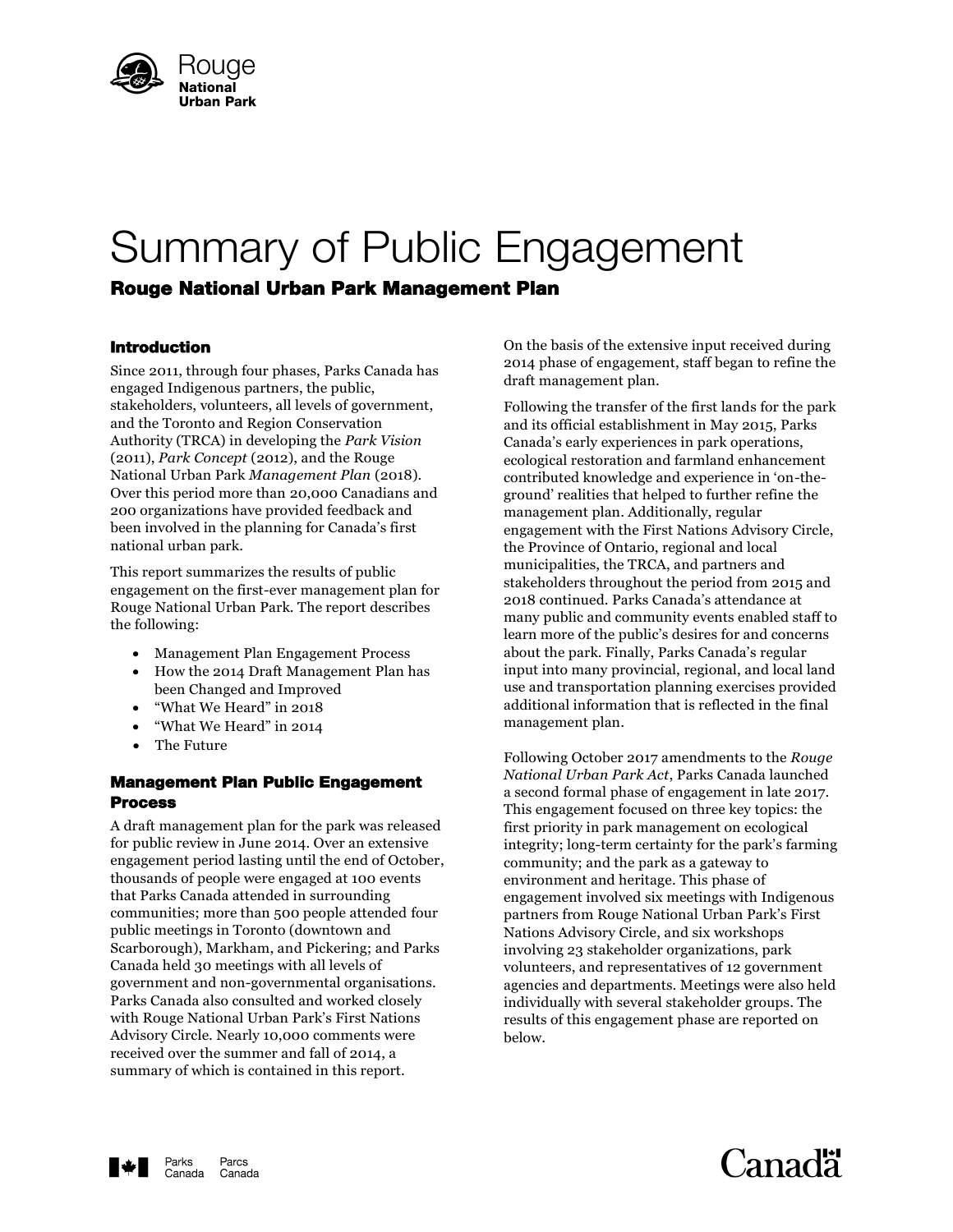# How the 2014 Draft Management Plan has been Changed and Improved

The input received in 2014 and 2018 generated extensive changes to the draft management plan for Rouge National Urban Park. Key changes contained in the 2018 final management plan are presented below:

- First priority on the **maintenance or restoration of ecological integrity** is integrated across all elements of the management plan, including nature, culture, agriculture, visitor experience, and outreach, to reflect the 2017 amendments to the *Rouge National Urban Park Act*.
- The plan includes the roughly 2,000-hectare **expansion of the park** into the Oak Ridges Moraine in Pickering and Uxbridge announced in 2015 and followed in 2017 by the transfer of administration from Transport Canada to Parks Canada.
- The plan embodies the amended park legislation's provision of **certainty for farmers** in the context of first priority for ecological integrity in park management. It does so by building on the legislation's direction to encourage "sustainable farming practices."
- **First Nations perspectives on ecological integrity** are woven throughout the management plan in terms of Indigenous knowledge of ecosystem management, human (and visitor) learning relating to maintaining or restoring ecological integrity, and active involvement in ecological restoration.
- Six **management area concepts** cover smaller geographic areas of the park to provide more specific direction for managing natural heritage, cultural resources, agriculture, and opportunities for visitor experience and education and the maintenance or restoration of ecological integrity. They build on and tailor key strategy actions to the unique and varied circumstances within different areas of the park. Maps of each area provide a more complete picture of the desired park future.
- The key strategies have been modified to provide a **clearer understanding** of what is to be achieved over the life of the management plan. This simplified plan structure is complemented by clearer objectives and actions,

and by more precise targets linked to desired outcomes.

 The plan's **wording is simplified** and text boxes have been added to explain and elaborate upon key terms and concepts.

# "What We Heard" in 2018

The six meetings with members of the 10 First Nations Advisory Circle (FNAC) members explored ecological integrity considerations for the park; a subsequent "what we heard" presentation and discussion at an FNAC meeting allowed for further group discussion.

The six stakeholder and government workshops explored the range of actions that would best support: 1) what ecological integrity means for the Rouge; 2) achieving a vibrant farming community; and 3) the park as a "gateway" to nature, culture, and agriculture.

# "What We Heard"—First Nations

The discussions with our First Nations partners revolved around three questions relating to ecological integrity (EI) in the Rouge. A synthesis of the main messages follows.

 *How do you see ecological integrity reflected on the park landscape?*

- Diverse ecosystems are represented in the park
- All elements of the system work together if sustainable practices are employed; there is interconnectedness
- Healthy water supports healthy soil supports healthy people
- The park's urban context and farming must be considered (healthy soils and water are part of EI)
- Respect the land; the land is part of cultural heritage
- Municipalities/other governments understand the park's value, the park vision, and EI
- We are protecting habitat for humans too; it must be healthy

 *What do you think needs to be done to achieve ecological integrity?*

 Base actions on the understanding of interconnectedness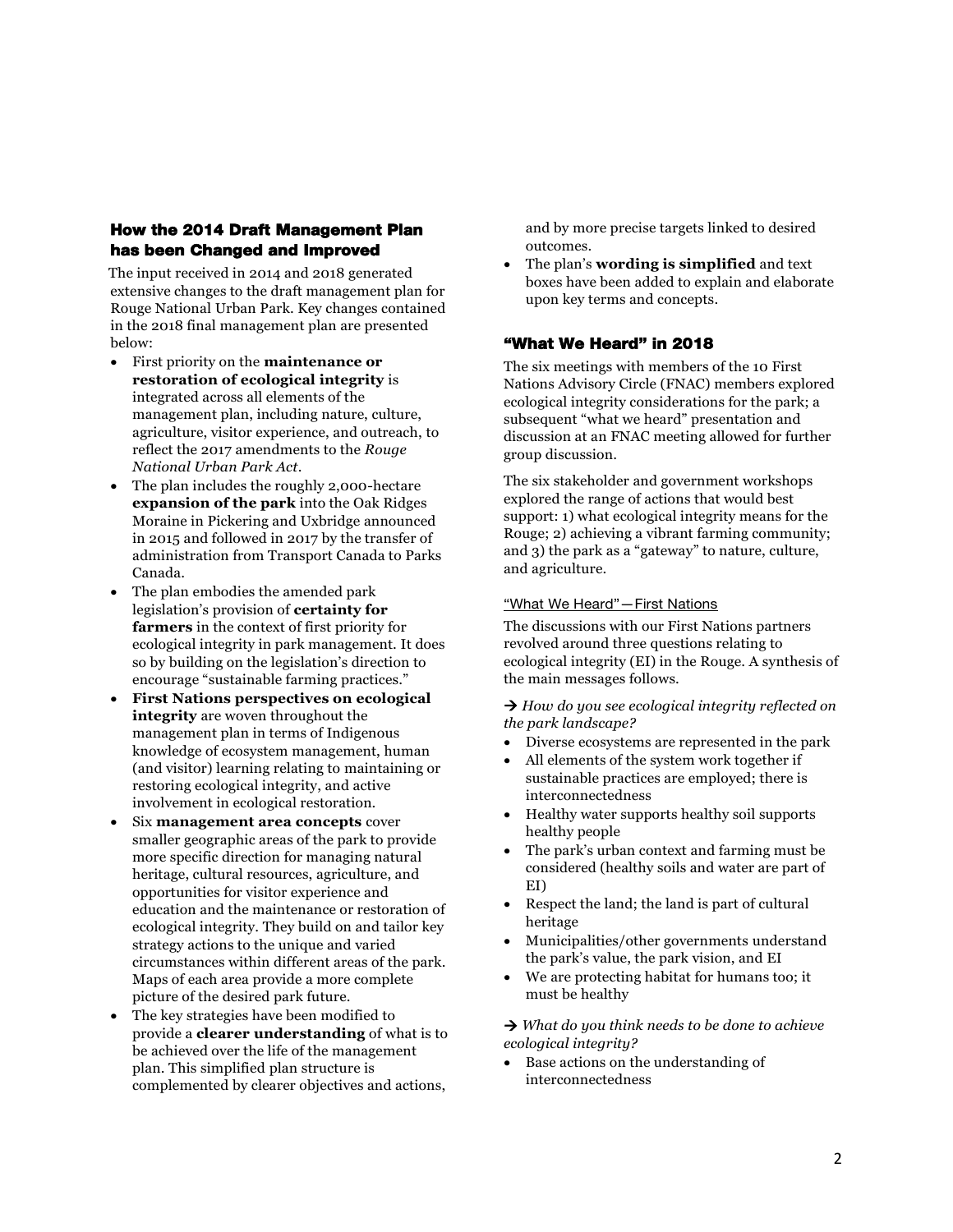- Integrate farming into EI and involve farmers in EI planning and farming sustainability
- Learn from First Nations farming that was in harmony with EI
- Practise different types of agriculture/reduce pesticides and herbicides
- Cultural heritage—facilitate immersive experiences that reconnect people to land and nature
- Educate visitors and others to respect the land (tailor to varying levels of knowledge and experience)
- Undertake ecological restoration; use native plants
- Work with municipalities on their planning and infrastructure so that their actions support the park's EI
- Make sure increasing tourist demand is managed in support of EI
- Plant more native agricultural crops suited to the terrain
- Account for larger factors (act on a watershed basis, consider climate change effects)
- Engage in pilot and showcase projects (e.g., remove cattle from streams, road ecology projects)
- Create a sustainability committee
- Create public gardens
- Develop inventories/knowledge of baseline conditions and monitor all activities, conditions, and trends

 *How do we know when we have achieved ecological integrity in the park?*

- The end point will always be changing; conditions will never be perfect
- Be practical (a working definition of EI will constantly change); can't bring the park back to a pristine condition
- The land is in better condition than how we found it
- The three requirements for life—water, air, soil—are healthy
- Ecosystem resilience is maintained or increased
- Ecosystems are self-sustaining
- Traditional Indigenous knowledge plays a part in knowing the state of EI
- The First Nations Advisory Circle helps monitor progress made against targets
- Animals, fish, and birds have returned (e.g., Northern Shrike, bees and milkweed, salmon)
- Reduced presence of invasive species (e.g., phragmites)
- Park farmers contribute to EI
- There is increased awareness (every five years ask people if they see improvements in EI)
- Have we been innovative?

#### "What We Heard"—Stakeholders, Volunteers, and Government

Two government and three stakeholder workshops were held, as well as a workshop for park volunteers. Participants explored the following three topics:

- What ecological integrity means for the Rouge;
- Achieving a vibrant farming community; and
- The park as a "gateway" to nature, culture, and agriculture.

At each workshop, small groups of participants assessed 10 key actions presented for each topic.<sup>1</sup> Each group worked through six questions associated with each topic and recorded their answers in a workbook. Each participant was also asked to choose what they considered the two most important actions within each of the three categories by posting 6 "dots" on a wall-mounted list of all 31 actions.

A summary of the results from the six workshops is provided below.

## **TOPIC #1: What Ecological Integrity means for the Rouge**

 *What ecological integrity (EI) means for the Rouge*

Participants felt the park's diversity of landscapes and its urban context made the concepts of "balance" and "integration" key to understanding and integrating EI, particularly in terms of agriculture and visitation. Common discussion themes included "continuous improvement" in EI, innovation, and working with all park users and stakeholders. People were considered a key component of maintaining or restoring EI.

 1 'The park as a "gateway" to nature, culture, and agriculture' topic featured 11 actions.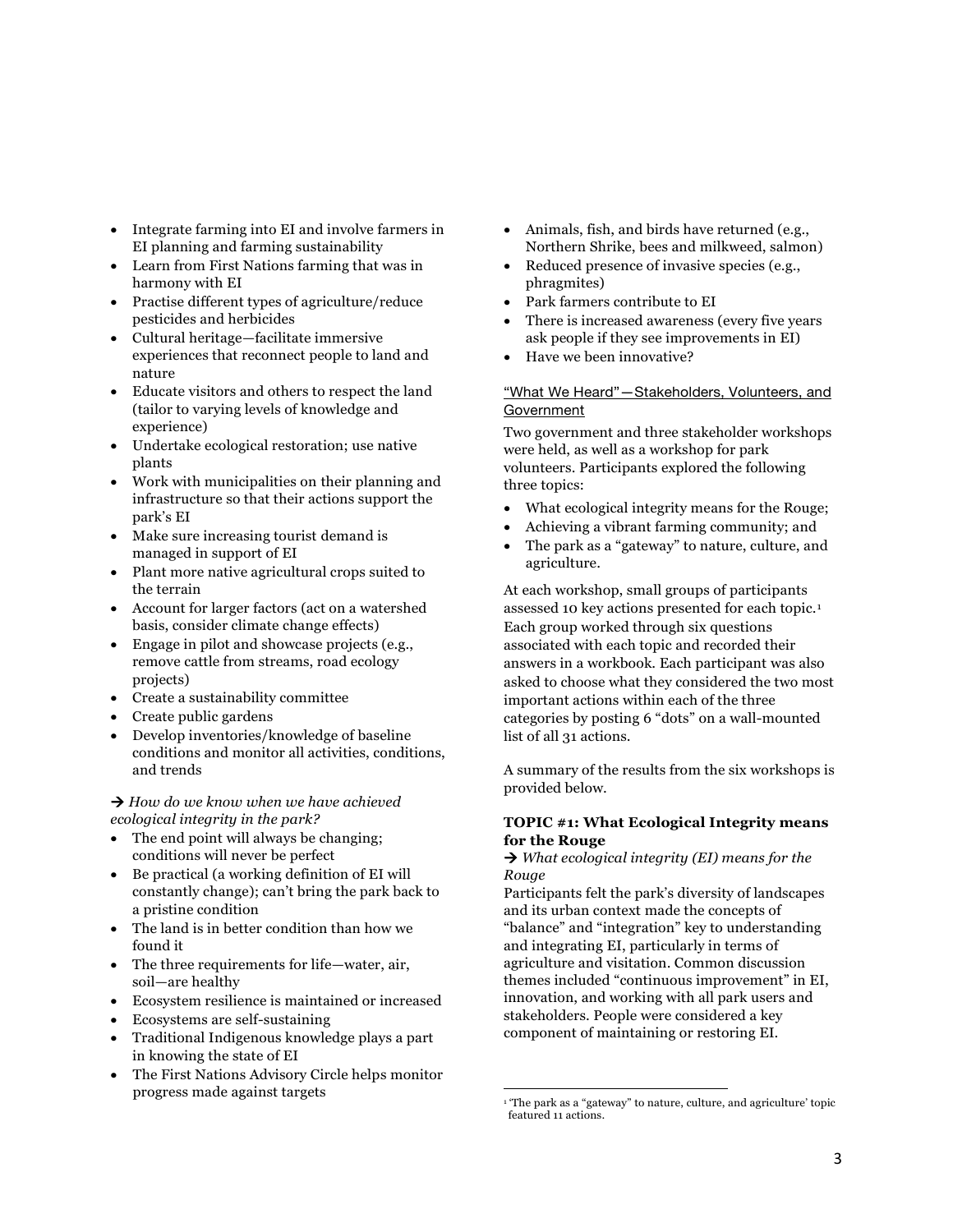#### *Most Exciting of the "Top 10" Actions*

- A long-term integrated ecological restoration and farmland improvement program focused on restoring ecosystem function, improving connectivity, and implementing best farming practices
- A Multi-Species at Risk Action Plan within one year
- An Integrated Monitoring Program for forests, wetlands, freshwater ecosystems, and farmland

#### *Most Difficult Actions to Implement*

Participants felt that species-at-risk recovery and achieving harmony between the park and municipal and other infrastructure, such as roads that cross the park, would be the two most difficult actions to achieve.

## *Ideas for Additional Actions*

Three additional actions were suggested for consideration: influencing upstream actions that affect the park; building capacity for farmers to contribute to ecological integrity gains; and acquiring additional lands.

#### *Success means…*

- The ability to measure and count greater species diversity and numbers
- Knowing your baseline and having tangible goals
- Collaboration
- Increased agricultural yields, economic viability, and higher biodiversity on the farm
- Resilience, harmony, and balance
- Stopping the use of salt on roads
- "Clean, green, accessible, affordable, open, diverse, usable, connected, attractive, meaningful"

# *Actions deemed most important by individual participants*

- 1. A long-term integrated ecological restoration and farmland improvement program focused on restoring ecosystem function, improving connectivity, and implementing best farming practices.
- 2. Work with governments responsible for roads and other infrastructure crossing the park so that maintenance, operations, and improvements are compatible with the park's ecological integrity.

3. Use farm plans and best farming practices to nurture a vibrant farming community that also supports the maintenance or restoration of ecological integrity.

# **TOPIC #2: Achieving a Vibrant Farming Community**

#### *What a vibrant farming community in the Rouge means*

Participants took a broad and integrated view of farming as economically and ecologically sustainable and as a contributor to the maintenance or restoration of ecological integrity. Participants saw the park as a leading-edge farming showcase of international repute including educational opportunities for park visitors. Crop diversity was viewed as important. One quote summed up the discussion: [A vibrant farming community involves…] "farmers who are profitable and sustainable, innovative, and have a positive impact on the surrounding environment."

# *Most Exciting of the "Top 10" Actions*

- Implement a leasing framework focused on long-term stability; economic viability; natural, cultural, and agricultural resource protection; fair return to the Crown; and tenant investment in their leases.
- Introduce innovative best farming practices with park farmers and farm organizations, universities, government, and other institutions in research and pilot/demonstration projects.

#### *Most Difficult Actions to Implement*

Participants felt that changes in farming required to give priority to ecological integrity—the ability of farmers to find the time to report on progress—and developing a Rouge agricultural "brand", would provide the largest challenges.

#### *Ideas for Additional Actions*

Two additional actions included securing an "agricultural champion" to speak on behalf of and promote farming in the Rouge, and linking the park into the larger Greater Golden Horseshoe Agricultural System.

#### *Success means…*

- Mutual trust and collaboration
- A clear baseline by way to measure improvements from best management practices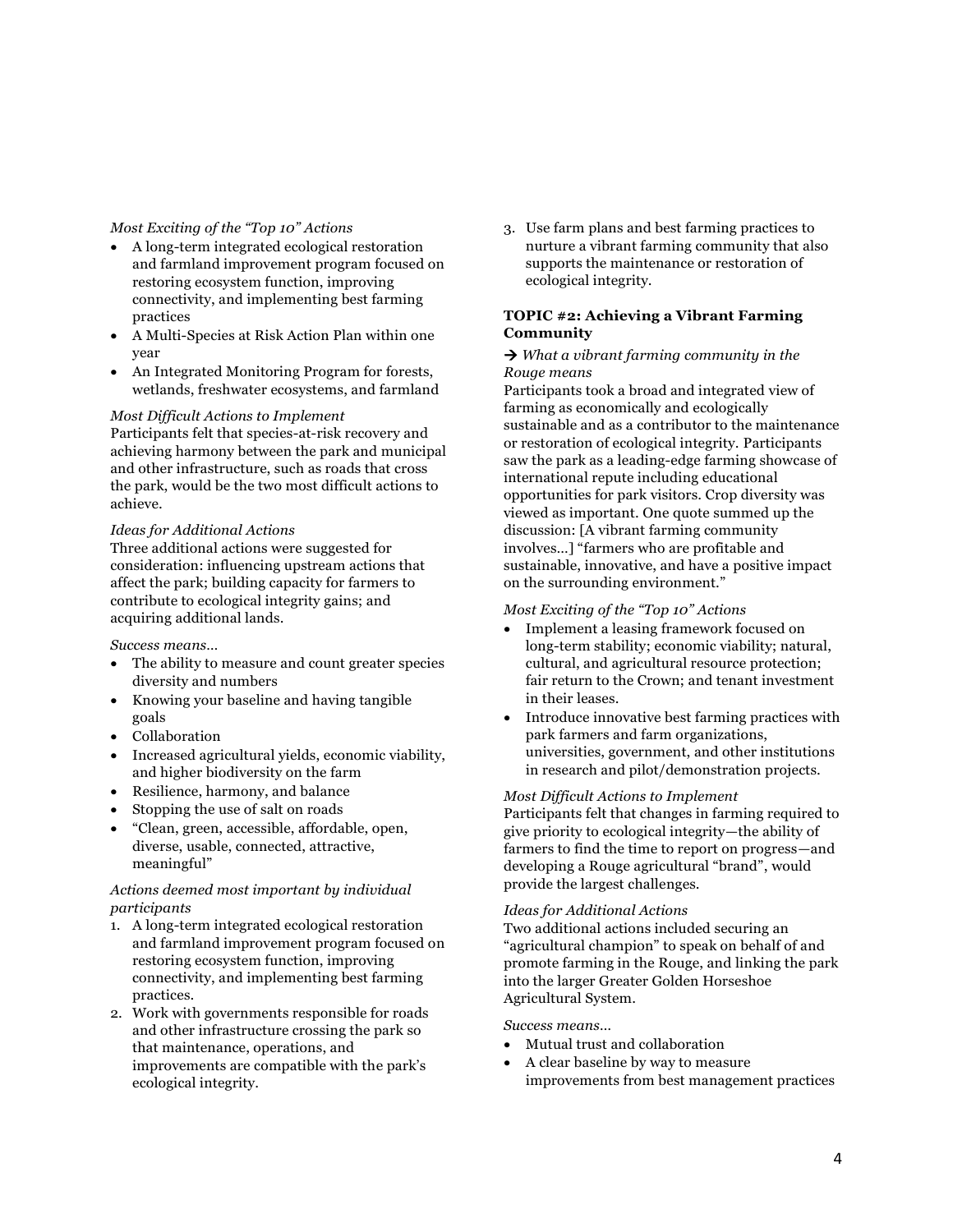- The park is a leader in farming practices that yield quality products and contribute to EI
- Farm plans include EI measures
- Happy farmers
- Rouge crops and products are sold locally and the park agricultural brand is recognized

# *Actions deemed most important by individual participants*

- 1. Implement a leasing framework focused on long-term stability; economic viability; natural, cultural, and agricultural resource protection; fair return to the Crown; and tenant investment in their leases.
- 2. Develop a park-wide agricultural sustainability approach that identifies opportunities for diversification, community-based farming, mentoring, incubator farms, marketing, and agri-tourism.
- 3. Work with leaseholders to develop and implement a farm plan for each agricultural leasehold to identify each farmer's contributions to achieving the park vision, including support of sustainable agriculture and maintenance or restoration of ecological integrity.

# **TOPIC #3: The Park as a Gateway to Discovering Canada's Environment and Heritage**

 *How the Rouge can serve as a gateway* Participants identified many "gateway" opportunities for the park. It could introduce residents of Canada's largest urban region to nature, culture, history, landscape, agriculture, and food systems; to rural Ontario; and to the national parks system. The park could promote healthy lifestyles, spur action in visitors' own communities, and display best practices across the national parks system. Good access by rail, transit, walking, and biking was viewed as essential to make the park accessible to all visitors regardless of means and ability. High-quality outreach beyond the park throughout the GTA was also seen as an important "gateway" role.

# *Most Exciting of the "Top 11" Actions*

- A strategy to brand RNUP as a protected area of national significance and improve orientation and way-finding for visitors.
- Learn-to Camp opportunities for low- to middleincome Canadians and newcomers, and

programming partnerships with libraries, recreation and community centres, newcomer and settlement agencies, GTA events and festivals, etc.

 An adopt-a-trail program whereby volunteers can help prevent and remove litter, act as park ambassadors, and assist with minor trail maintenance.

# *Most Difficult Actions to Implement*

Participants felt providing convenient transit access to the park would be a major challenge, as was the work required to complete 100 kilometres of trails in the park, and transforming a park known at the neighbourhood level to a GTA tourism offering.

#### *Ideas for Additional Actions*

Ideas included incorporating Indigenous interests into the "gateway" theme and integrating programs with the Ontario school curriculum. Building relationships with regional tourism organisations was also suggested. Access-related ideas included better rail access (i.e., GO Transit) and adding more secondary access points.

*Success means…*

- Knowing what impact you've had (e.g., survey visitors)
- The Park "brand" is widely recognized (global destination, signage)
- Visitors to the Rouge go on to visit other parks in Canada
- Visitors have learned more about the environment and heritage from their visit to the park
- More trails and welcome centres
- Working with others to deliver programs
- "Diverse, satisfied, engaged, educated visitors that return to the park regularly"

*Actions deemed most important by individual participants*

- 1. Build two "flagship" primary welcome centres in Toronto and Markham and secondary welcome areas throughout the park.
- 2. By 2022, significantly increase the number of park trails.
- 3. Provide free weekly guided walks and other interpretive and educational programs that profile natural, cultural, and agricultural heritage.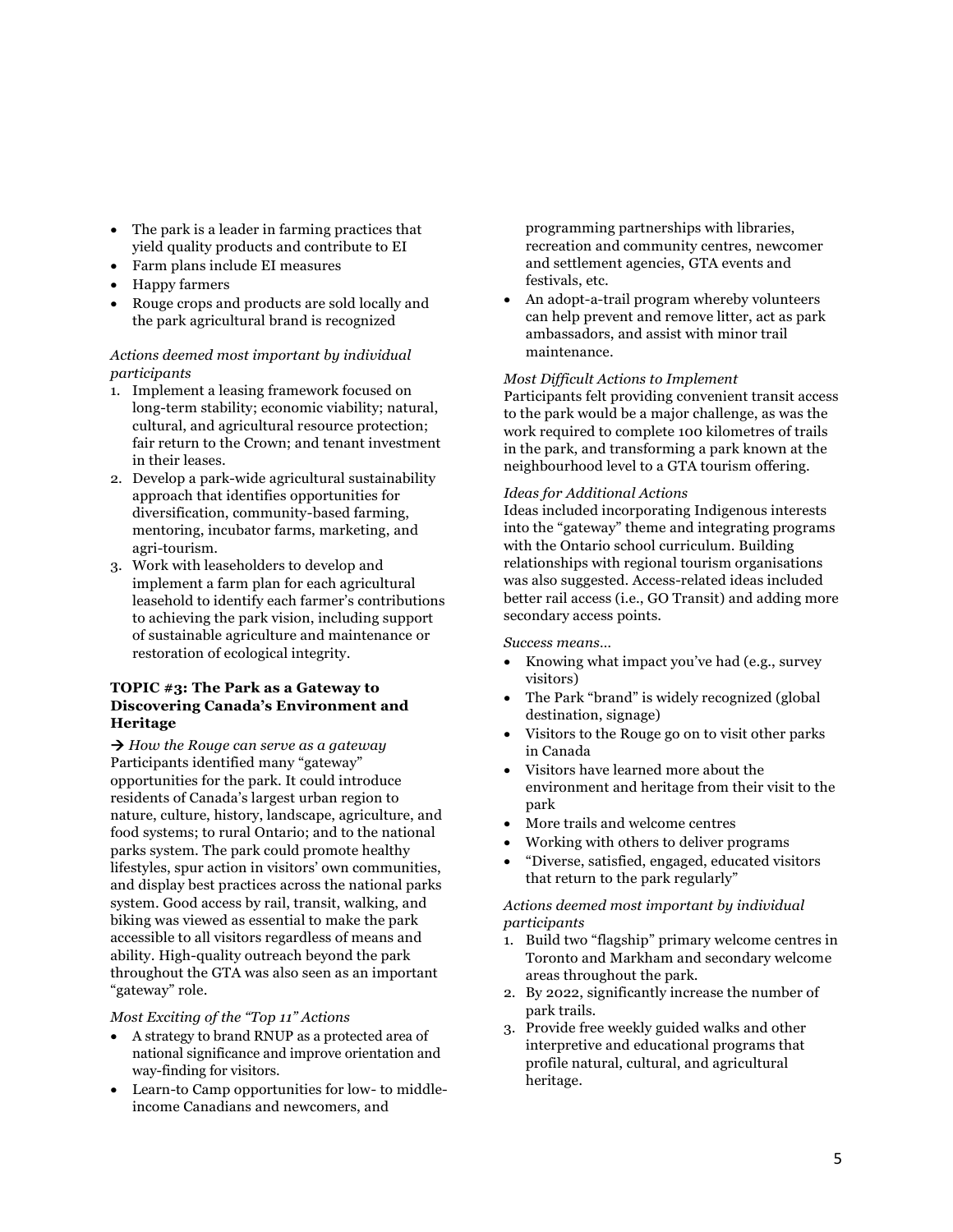# "What We Heard" in 2014

The 2014 phase of management plan engagement generated a wide range of comments from a broad range of participants. A questionnaire provided via the on-line survey and at the 5 public meetings enabled participants to identify what they liked about the management plan, where they felt improvements could be made, and specific suggestions they had relating to the key strategies.

The following summary groups the comments received accordingly, and incorporates the input of submissions made by governments, First Nations Advisory Circle members, and non-governmental organizations.

Key identified strengths of the draft management plan for Rouge National Urban Park:

- The conservation of nature, a vibrant farming community, and a continuous trail network from Lake Ontario to the Oak Ridges Moraine.
- Parks Canada's integrated management approach for nature, culture, and agriculture.
- The inclusion of agriculture in the park and the opportunities it presents for connecting visitors to farming, for diversifying and producing local food, for new farmers, and for innovation through research and development.
- A strong volunteer stewardship and ambassador program and the continued involvement of volunteer organisations in the protection and presentation of the park.
- The development of a rich and inspiring visitor experience program, driven by strong "Learn-to" programs and inclusive park experiences for young families, youth, and new Canadians.
- The proactive engagement of First Nations partners in the conservation and presentation of Rouge National Urban Park through the First Nations Advisory Circle.
- The development of a prevention and enforcement program supported by a team of park wardens.
- The focus on transit, cycling, walking, and other "green" transportation access to and through the park.
- Collaboration with municipalities, academia, and the private sector, including an inclusive governance framework and a strong research agenda.

# Topics in the 2014 draft plan that participants felt require more work or clarification:

# *General*

- The need for a strengthened ecological approach to the overall planning and management of the park. Native biodiversity and the health and resilience of the park's ecosystems were considered fundamental objectives, such that all park improvements, management, and operations should enhance ecological conditions.
- A clearer description of what the *Rouge National Urban Park Act* means.
- More mapping and implementation detail that describes what will happen where in the park.
- A less convoluted plan structure to avoid overlapping or repeating topics.
- Clearer and easier-to-understand language that also appeals to youth; define terminology.
- Strategies, objectives, and actions with measurable targets that tie back to them.
- A "go forward" section outlining the processes to be followed in future park planning.

# *Natural Heritage*

- More guidance on restoration and species at risk with more detail on the protection and management of what's already there (e.g., biodiversity, water resources, natural hazards/floodplains, invasive species).
- More details on how the plan "meets or exceeds" provincial policy, including ecosystem connectivity between Lake Ontario and the Oak Ridges Moraine.
- Guidance on how Parks Canada will manage the effects of climate change on the park.
- More systematic monitoring/adaptive management, such as watershed and ecosystem contexts.
- How land uses will be managed to benefit ecosystems and park objectives.

# *Agriculture and Cultural Heritage*

- More clarity and details on what sustainable agriculture means and how it will be implemented (e.g., soil management, pollinators, urban food security, best management practices).
- How the transition to sustainable farming will occur.